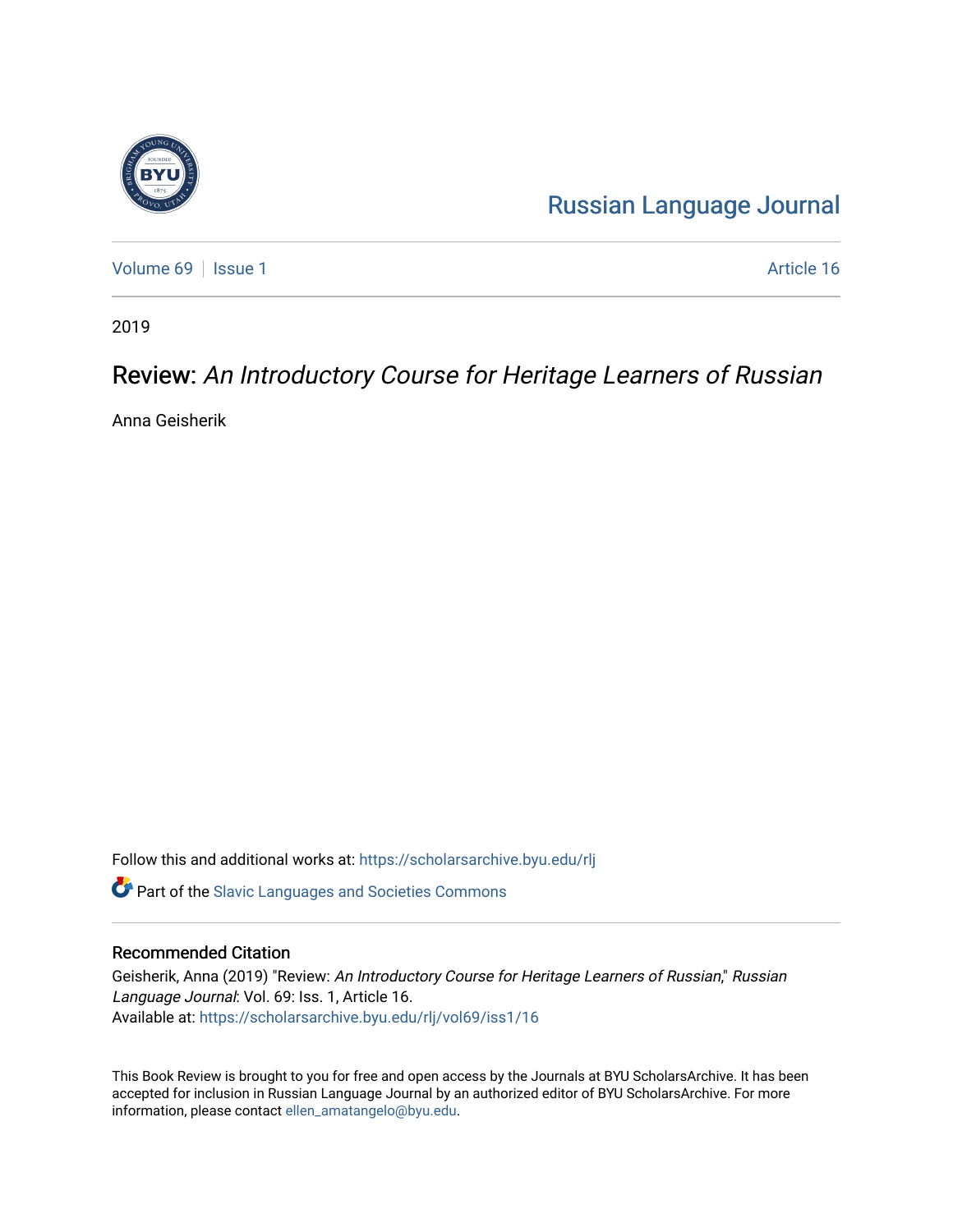## **Dubinina, Irina, and Olesya Kisselev. 2019.** *Rodnaya rech'***:** *An Introductory Course for Heritage Learners of Russian.* **Washington DC: Georgetown University Press. 304 pages.**

*Rodnaya rech'* is a welcome newcomer to a rather empty field of modern Russian heritage language textbooks, previously represented on the US market only by the 2002 *Russian for Russians* textbook by Olga Kagan, Tatiana Akishina and Richard Robin. As a long-time instructor of heritage speaker courses, I have been using a combination of some parts of Olga Kagan's book and dozens of pages of my own materials, which came together in an overcrowded course pack in need of a major makeover. Therefore, I am very excited to see a new textbook finally hit the market.

*Rodnaya rech'* is designed to reflect the needs of heritage speakers, namely those who have a range of listening and speaking skills, but low to no reading and writing skills. The goals of the textbook, according to its authors, are as follows: 1) "to address the reduced morphological repertoire of heritage learners, especially in the nominal and pronominal declension systems," 2) "to expand learner's vocabulary knowledge," 3) "to provide heritage learners with opportunities to explore their bilingual and bicultural world and to express their bilingual and bicultural selves" (pp. xv-xvi). In my experience, these seem to be the basic goals that heritage language instructors hope to achieve. An ideal beginner heritage language course, in my opinion, should teach the Russian morphology (primarily case and verb endings) while expanding the vocabulary base in the modern cultural context. I find that *Rodnaya rech'* fully serves this purpose.

The book includes 12 chapters, an electronic workbook with corresponding icons in the textbook for suggested places to assign the activities (free for instructors, available for purchase for students), and Instructor's Manual and a Student Self-Study Guide (both are free on the website). Each chapter, except the introductory chapter and Chapter 11, is organized around a lexical/cultural topic, and each chapter title begins with "Как говорить…": e.g., "Как говорить о семье и друзьях," "Как говорить об учёбе," etc. Each chapter consists of three main sections: 1) В центре внимания: значение слова, 2) В центре внимания: форма слова, and 3) Подводим итоги. The first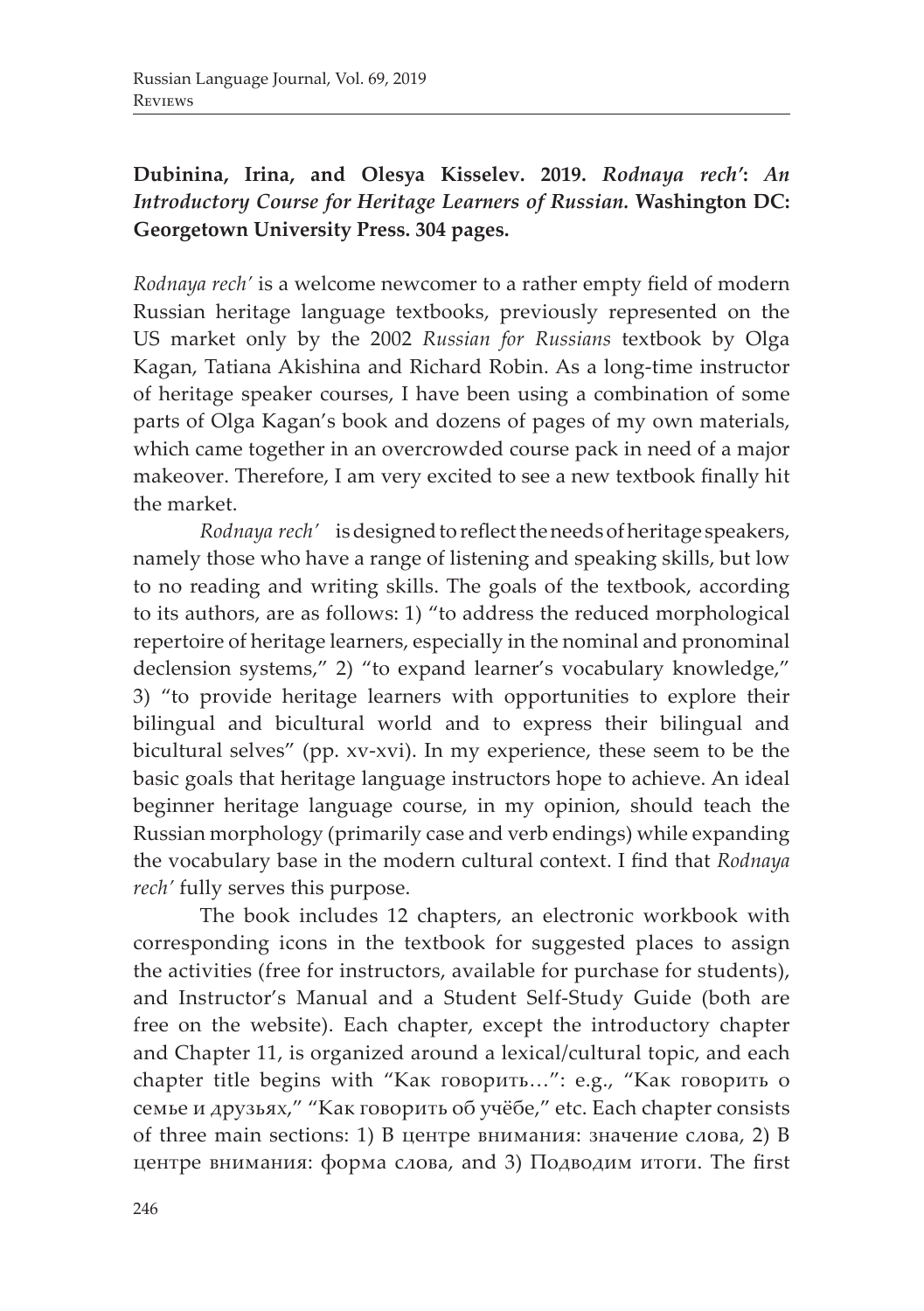part focuses on the vocabulary in a way that addresses the potential problems heritage students might encounter. It also includes some short texts for reading. The level of conscious analysis expected of students in this part is impressive: the beginning of each chapter offers the students to recognize in what way they are familiar with a list of words (i.e., "Never heard of it," "Heard of it and can guess the meaning," "Can explain the meaning and think of synonyms," etc.). This encourages the students to access the depths of their intuitive or background knowledge, something that is uniquely beneficial for heritage learners. (The last part of each chapter offers a chance to revisit the same vocabulary after having worked on it and determine whether the student's responses to the same questions will now be different.) The vocabulary section also provides opportunities for discussions based on the topic of the chapter, using the new words. Additionally, I find it useful that instructions for each exercise are given in both Russian and English.

The second part focuses on grammar and syntax. These parts introduce students to case, verbal tense and aspect, and other morphological and structural material in a heritage speaker appropriate way. The explanations offer the two-step approach: first, the students are introduced to the basic "simplified" idea of the grammar topic, like basic adjective endings "-ый, -ая, -ое, -ые," and the fact that they have to correspond to the gender of the noun. After that, some chapters have a section called "Nuances/Нюансы" or "Tricky aspectual pairs/ Сложные видовые формы)" which develop this introductory idea into a proper rule (in this case, the 7-letter rule) and a full chart, or otherwise expand on the introductory knowledge. This is an excellent feature as it eases the students into the full grammar, again building on their native intuition.

Another strong feature of this book—something I myself always do in class—is giving the students a chance to predict the "behavior" of certain grammatical elements. The book asks the students to anticipate the rules by posing questions, such as, "What do you think the following nouns should do in this environment?" or "What conclusions can you draw about the soft sign noun endings?" In my heritage classes, I find it extremely important to work with the learners' intuition and to teach them to recognize the situations when they can trust it (as opposed to